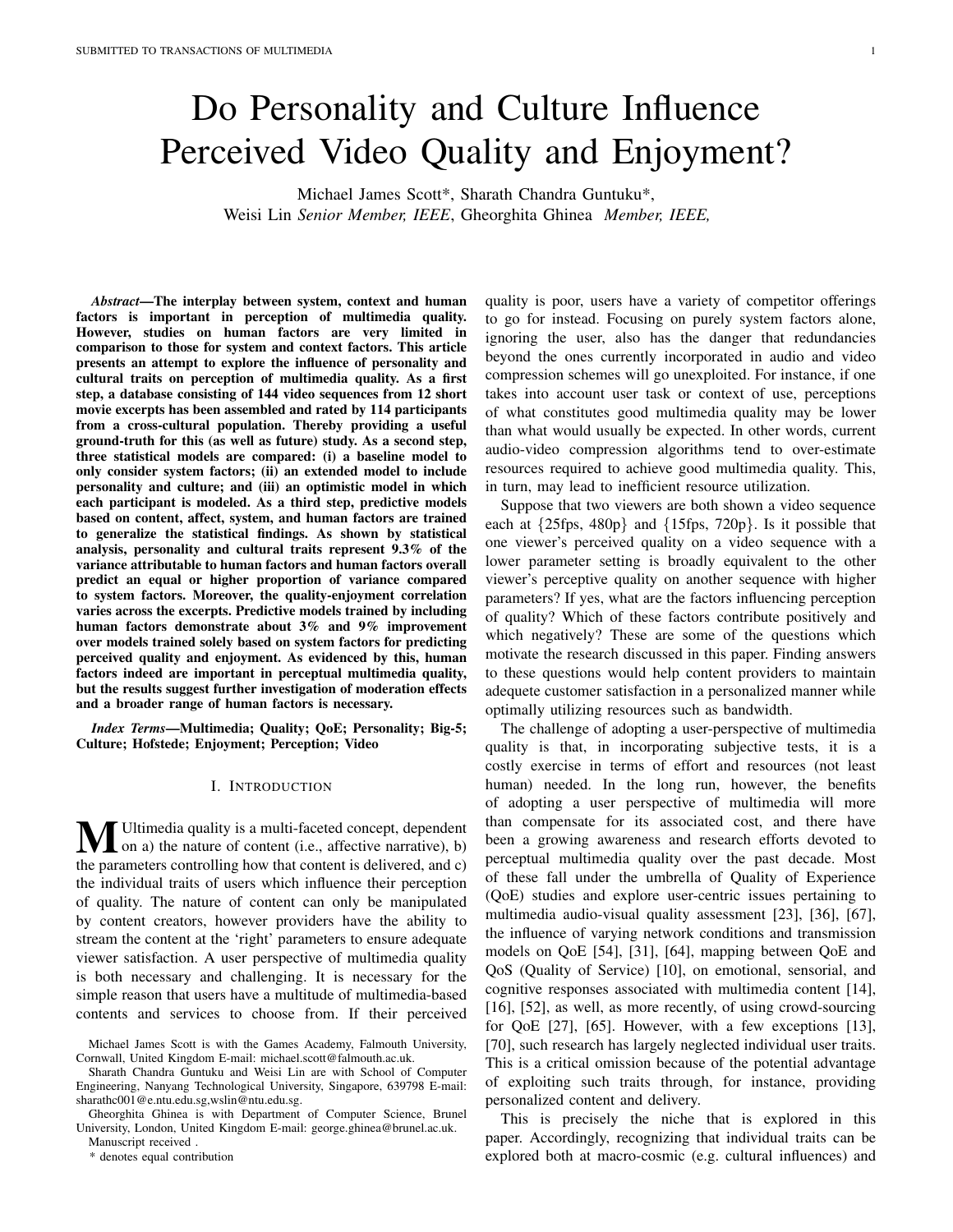micro-cosmic (e.g. personality type) levels, this article presents the results of a twin-center study run in Singapore and the United Kingdom which investigates the relationship between user perceived multimedia quality, personality, and cultural traits. Based on the results, several predictive models for user perceived quality and enjoyment are derived.

The structure of this paper is as follows: Section II presents related work, while Section III presents the data collection process, the methodology used to generate the predictive models is then detailed in Section IV, whilst the results of their application to our dataset is the subject of Section V. The implications of our work are discussed in Section VI, with conclusions being drawn and opportunities for future work identified in Section VII.

## II. RELATED WORK

# *A. On Video Quality*

The last few years have seen many studies on video quality and enjoyment evaluation. To enable the same, numerous video datasets have been created. To name a few - VQEG HDTV database [\[19\]](#page-10-8); LIVE video database [\[58\]](#page-11-6); IVC video databases [\[37\]](#page-10-9); ReTRiEVED video database [\[50\]](#page-11-7); video enjoyment database [\[38\]](#page-10-10), and aesthetic evaluation video database [\[46\]](#page-11-8). Human subjects evaluated the visual quality of videos in these datasets, by inspecting the videos derived from different distortion types (e.g., H.264 compression, packet loss and frame rate change). There were also works in the quality assessment domain, starting with building basic multimedia quality model [\[23\]](#page-10-0) and others focusing on foveated and compressed images and video streams [\[36\]](#page-10-1), for low bit-rate videos [\[64\]](#page-11-2), [\[67\]](#page-11-0), multimedia transmitted over packet networks [\[54\]](#page-11-1), over UMTS networks [\[31\]](#page-10-2), for H.264/AVC coded videos [\[48\]](#page-11-9), on 3D videos [\[32\]](#page-10-11), for mobile videos [\[60\]](#page-11-10) etc. There have also been works on crowdsourcing QoE [\[27\]](#page-10-6), [\[65\]](#page-11-4), subjective quality evaluation via paired comparision [\[34\]](#page-10-12), [\[35\]](#page-10-13). However, the role played by human factors was not thoroughly investigated, leaving a lot of scope to study their influence on multimedia quality. A similar approach is followed in aesthetic evaluation datasets to obtain the ground-truth for enjoyment (or appeal) on different videos. However, only four human factors (namely age, gender, vision and expertise levels) are reported. This leaves open an assumption that all participants have the same or similar perception to the visual quality of a video, irrespective of other human factors.

#### *B. On Personality and Culture*

The systematic differences in individuals' traits can be explored using personality, which is defined as a series of "internal properties" that relate to overt behaviors [\[42\]](#page-10-14). The Five Factor Model (FFM) [\[15\]](#page-10-15) is one of the most used theories to examine the predictive utility of personality. This consists of: openness to experience, conscientiousness, extroversion, agreeableness and neuroticism. These dimensions could map to perception of quality in many ways. For example, individuals with high neuroticism may be more sensitive to multimedia content that evokes negative emotions.

Apart from traits which vary across a wide range of individuals, there are also traits which are associated with the culture which the individual is from. The local environment in which one lives and grows also shape one's perception and cognition through shared conceptions and collective norms [\[26\]](#page-10-16). Hofstede's Six Factor Model (HM) [\[24\]](#page-10-17) studies these cultural differences. The model includes six cultural traits: power distance; individualism; uncertainty avoidance index; masculinity; pragmatism; and indulgence. Again, each of these dimensions could interact with the perception of quality and enjoyment. For example, individuals with high indulgence may become more critical of due to extended usage.

# *C. Background*

Previous educational and socio-cultural backgrounds are shown to play important roles in subjective ratings [\[16\]](#page-10-5), [\[55\]](#page-11-11). The influence of cultural experience has been shown in visual perception while viewing objects. For instance, in [\[49\]](#page-11-12), it was found that there exists perceptual and attentional differences between Asians and Westerners. In that study, Americans were reported to have more analytical visual perception (inclined to pay attention to details), while Asians were seen to have a more holistic visual perception (likely to be more sensitive to context). In [\[44\]](#page-10-18), a more detailed investigation on the cultural differences in cognitive processes can be found. The influence of culture on optical illusion, color perception, visual attention and brain functioning was studied in [\[17\]](#page-10-19). The correlation between culture and cognition was also studied in [\[1\]](#page-10-20), by analyzing the variation of word associations given by Japanese and American participants.

Factors which influence perception of quality and emotion were also studied previously (e.g. [\[10\]](#page-10-3), [\[14\]](#page-10-4), [\[52\]](#page-11-3) and [\[11\]](#page-10-21), [\[40\]](#page-10-22) respectively). In [\[8\]](#page-10-23), [\[21\]](#page-10-24), the influence of personality on media content preferences has been studied.

As such, previous experience, socio-cultural background, goals, and values influence one's understanding, interpretation and evaluation of. This may, consequently, influence what viewers consider to be of 'good' or 'bad' quality. Some works (for example [\[12\]](#page-10-25), [\[28\]](#page-10-26), [\[41\]](#page-10-27), [\[52\]](#page-11-3), [\[53\]](#page-11-13), [\[59\]](#page-11-14)) investigate the influence of above-mentioned human factors. But they are often based on subjective tests applied to samples. However, it is seldom the case that samples are deliberately drawn from cross-cultural contexts.

Recently, there have been works studies on the influence of personality factors and social context on perceived quality [\[63\]](#page-11-15), [\[69\]](#page-11-16). However, [\[69\]](#page-11-16) involved 59 users and their ratings on 6 YouTube videos in three genres and [\[63\]](#page-11-15) focused on investigating the use of a multi-modal remote control application in the context of IPTV. As stated previously, such studies tend to draw their samples just from only the local population.

Hence, it is meaningful to investigate the influences of individual and cultural variation with respect to the perceived quality and subsequent enjoyment video sequences, with a larger group of users from multiple demographic regions using a larger dataset, with various quality parameters. It is important to involve participants from many different countries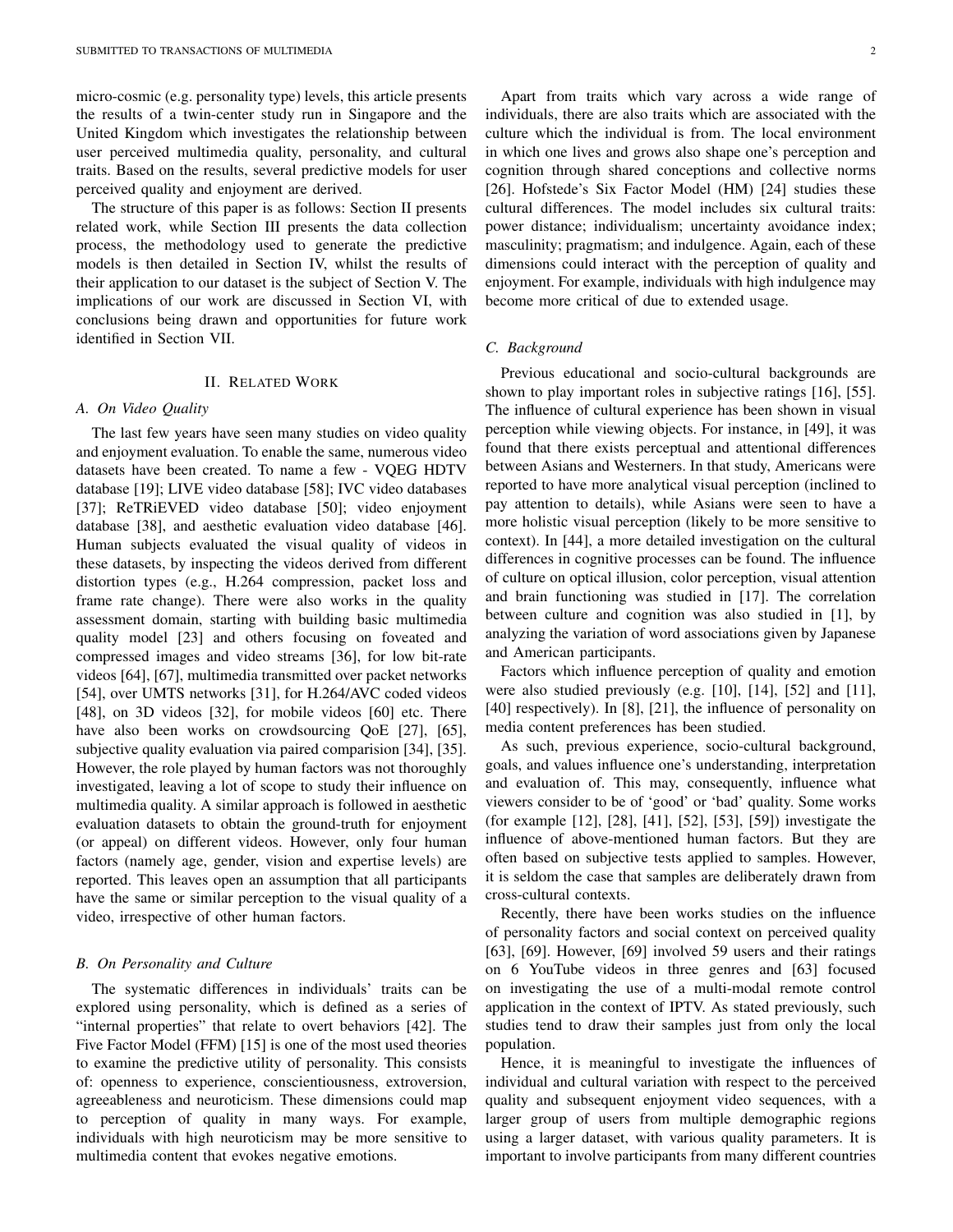<span id="page-2-2"></span>TABLE I: Estimated Marginal Means of the Ratings for Each Movie Excerpt in the CP-QAE-I (z-Scores)

| Movie Excerpt               | Perceived Ouality Enjoyment |         |
|-----------------------------|-----------------------------|---------|
| A FISH CALLED WANDA         | $-.300$                     | $-.004$ |
| AMERICAN HISTORY X          | $-.121$                     | $-.560$ |
| CHILDS PLAY II              | $-.430$                     | $-.181$ |
| <b>COPYCAT</b>              | $-.022$                     | $-443$  |
| <b>DEAD POETS SOCIETY 1</b> | $-.105$                     | $-.437$ |
| <b>DEAD POETS SOCIETY 2</b> | .365                        | .782    |
| <b>FOREST GUMP</b>          | .448                        | .747    |
| SE7EN 1                     | .073                        | .402    |
| SE7EN <sub>3</sub>          | $-.229$                     | $-312$  |
| SOMETHING ABOUT MARY        | .220                        | .484    |
| THE PROFESSIONAL            | .131                        | .330    |
| <b>TRAINSPOTTING</b>        | $-.013$                     | $-.621$ |

*Covariates: Ext = 5.54; Agr = 7.22; Con = 6.55; Neu = 5.62; Ope = 6.75; PDI = -35.96; IDV = 18.73; MAS = -1.23; UAI = 44.61; PRG = 16.84; IVR = -16.97.*

(as detailed in Section [III-B\)](#page-2-0) in the subjective testing where culture and personality could potentially explain differences.

## III. DATA COLLECTION

#### *A. Sample Size*

Minimum sample size was determined by power analysis, using G\*Power 3. Using the conventional error probabilities  $(\alpha = .05, 1 - \beta = 0.8)$  and assuming 'medium' effect sizes will be detected  $(f = 0.39)$  and that repeated measures will be correlated  $(r = 0.8)$ , a minimum sample size of 64 was suggested. Due to the risk of error inflation associated with testing a large number of parameters, this was increased to 112. A sample size of 114 was obtained.

#### <span id="page-2-0"></span>*B. Participants*

The participants were 114 university students drawn from [removed for peer review]. Exactly 50% of the sample was drawn from each institution. In terms of nationality, there were: 43 British, 22 Indian, 16 Chinese, 15 Singaporean, 4 Nigerian, 2 Indonesian, 2 Pakistani, 2 Vietnamese, 1 Danish, 1 Dutch, 1 Latvian, 1 Myanmarian, 1 Polish, 1 Tanzanian, 1 Turkish, and 1 Zimbabwean. The proportion of female participants was 28.9% and the average age was 23.9 years  $(\sigma = 3.68).$ 

Further descriptive statistics including personality and cultural traits across the two institutions involved are shown above in Table [II.](#page-2-1) Responses from participants from both universities are segregated and the mean values of different traits in the individual cohorts are reported in columns 1 and 2. In columns 3 and 4, the mean values and standard deviations of different traits of the combined cohort (pool) are reported. As would be expected, the personality variables follow the normal distribution and are consistent across the institutions. However, differences can be observed with respect to the cultural variables. These include: individualism; masculinity; uncertainty avoidance; and indulgence. It is important to note, however, that the full range of possible values were

TABLE II: Sample Descriptives

<span id="page-2-1"></span>

| Human Factors         |          | $\bar{x}(NTU)$ $\bar{x}(BUL)$ $\bar{x}(Pool)$ |          | $\sigma$       |
|-----------------------|----------|-----------------------------------------------|----------|----------------|
| Extroversion          | 5.61     | 5.46                                          | 5.54     | 1.689          |
| Agreeableness         | 7.33     | 7.31                                          | 7.22     | 1.533          |
| Conscientiousness     | 6.40     | 6.70                                          | 6.55     | 1.523          |
| Neuroticism           | 5.56     | 5.68                                          | 5.62     | 1.716          |
| <b>Openness</b>       | 6.60     | 6.91                                          | 6.75     | 1.424          |
| Power Distance        | $-35.61$ | $-36.32$                                      |          | -35.96 53.219  |
| Individualism         | 25.79    | 11.67                                         | 18.73    | 50.619         |
| Masculinity           | 3.68     | $-6.14$                                       |          | $-1.23$ 53.483 |
| Uncertainty Avoidance | 52.54    | 36.67                                         | 44.61    | 47.182         |
| Pragmatism            | 16.14    | 17.54                                         |          | 16.84 58.090   |
| Indulgence            | $-22.63$ | $-11.32$                                      | $-16.97$ | 65.522         |
|                       |          |                                               |          |                |

x¯*: Sample Mean;* σ*: Standard Deviaton*

not observed for: extroversion (87.5% of expected range); openness (75% of expected range); and masculinity (67% of expected range).

A non-probability sampling method was used to recruit the participants. This tends to have two key weaknesses: lack of prototypicality (i.e., does the sample represent the target population?); and range restriction (i.e., is there sufficient variance in variables of interest to detect a relationship?). However, the focus of this study is modeling, rather than demography. Thus, only the latter concern presents a potential threat to validity. With the exception of those variables for which a full range of responses were not observed, there is little evidence of range restriction for most of the key variables of interest in this study.

#### *C. Video Dataset*

The CP-QAE-I video dataset (available from http://1drv.ms/1M1bnwU) was validated in a previous study [\[22\]](#page-10-28), and the study presented in this article represents its first full-scale application. The video dataset contains sequences based on 12 excerpts from popular movies that were selected purposively to evoke different affects [\[57\]](#page-11-17). Movie clips of different valence, and which had least variation in ratings on arousal [23], were considered for this study to minimize any content-based biases (a list of the clips along with mean affect scores are seen in Table [I\)](#page-2-2). Three parameters were also varied: bit-rate (384kb/s and 768kb/s); frame dimension (480p and 720p); and frame rate (5fps, 15fps and 25fps).

Thus, in the CP-QAE-I, there were 144 videos (resulting from the 3\*2\*2\*12 conditions of varying frame-rate, frame dimension, bit-rate, and excerpt). Each video sequence has a length between 1 and 3 minutes. The estimated marginal means demonstrate sufficient distinction between the video sequences in terms of perceived quality and enjoyment as shown above in Table [I.](#page-2-2)

# *D. Measures*

Several measurement scales were used in the study to capture data from participants with respect to: perception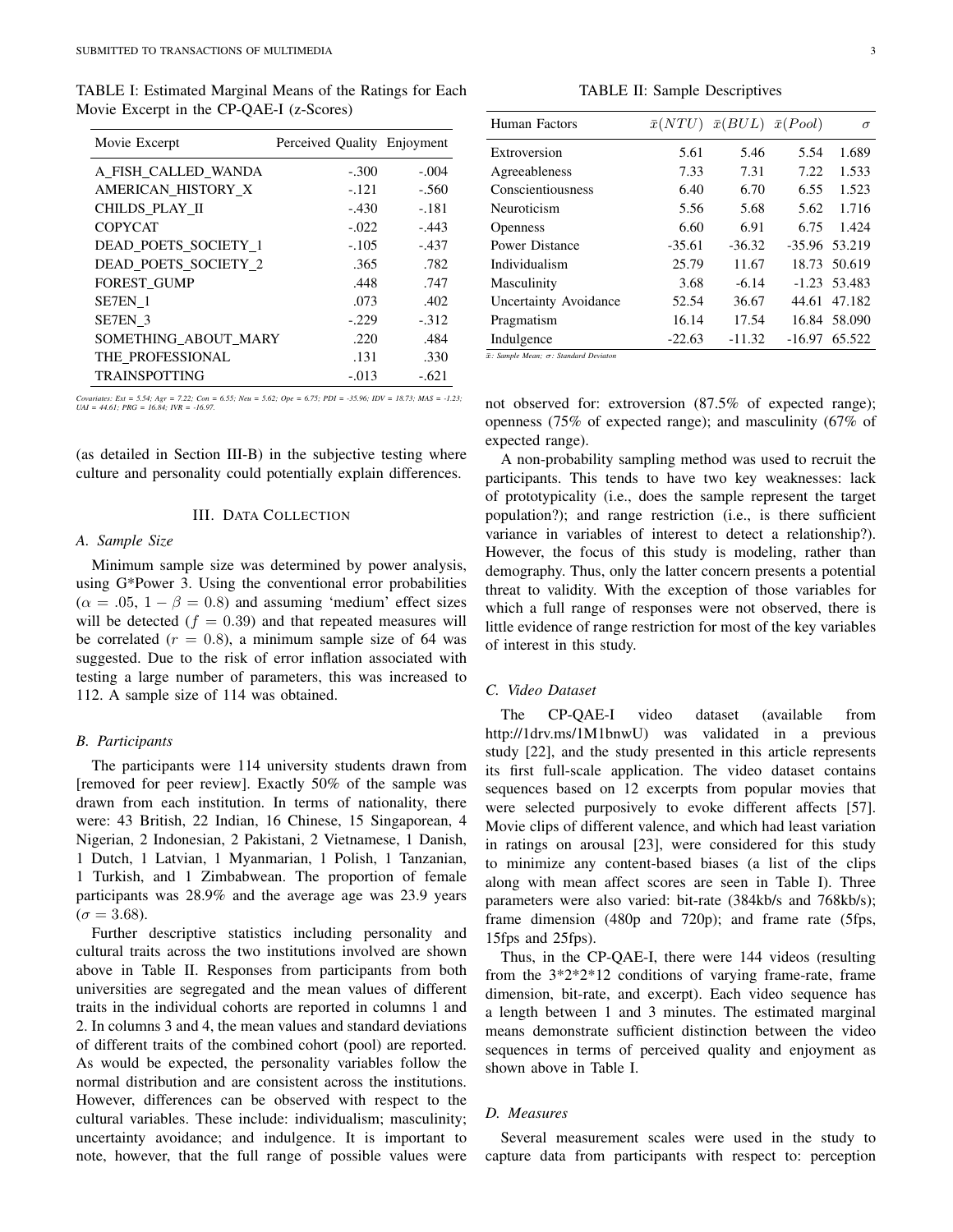

Fig. 1: Box-Plot showing the distribution of Perceived Quality of Each Movie Excerpt in the Dataset (z-Score)

of quality; enjoyment; culture; and personality. All were previously validated and defined for participants.

*1) Quality:* The QoP-LoQ scale [\[20\]](#page-10-29) was used to measure subjective perception of quality. This is a single 5-point Likert-type rating item where participants indicate satisfaction with the quality of the video sequence. A high score indicates "absolute" satisfaction while a low score indicates "no" satisfaction.

*2) Enjoyment:* A subjective measure was deployed to measure enjoyment. This was a single 5-point Guttman-type rating item where participants indicate their level of enjoyment. A high score indicates "high" enjoyment, but a low score indicates "no" enjoyment.

*3) Culture:* Culture is collective, rather than individual, so when measured at the individual-level the traits associated with culture are what is being assessed. The VSM-2013 questionnaire [\[25\]](#page-10-30) was used to measure these traits, following Hofestede's dimensions: power distance (PDI); individualism (IDV); uncertainty avoidance (UAI); masculinity (MAS); pragmatism (PRG); and indulgence (IVR).

*4) Personality:* The BFI-10 [\[18\]](#page-10-31) questionnaire was used to measure personality. The questions required a Likert-type response based on the FFM [\[15\]](#page-10-15): openness (Ope); conscientiousness (Con); Extroversion (Ext); Agreeableness (Agr); Neuroticism (Neu).

## *E. Procedure*

A lab-based testing approach was adopted. Participants began by responding to the VSM-2013 [\[25\]](#page-10-30) and the BFI-10 [\[18\]](#page-10-31) questionnaires to report cultural and personality traits, respectively. Then each participant watched 14 video sequences: 2 training video sequences (one at the beginning and a reminder at the halfway point to show participants what should be considered 'high' quality); and 12 videos under assessment. Participants were randomly allocated quality parameters for each individual video sequence (except for the training videos). Because we were studying the effects of personality and culture, we wanted to maximise the ecological validity of participants viewing behaviour. Therefore, we did not control the audio volume, ambient light/noise. Screen

<span id="page-3-1"></span>

of Each Parameter Setting in the Dataset (z-Score)



Fig. 3: Box-Plot showing the distribution of Enjoyment of Each Movie Excerpt in the Dataset (z-Score)

<span id="page-3-0"></span>

Each Parameter Setting in the Dataset (z-Score)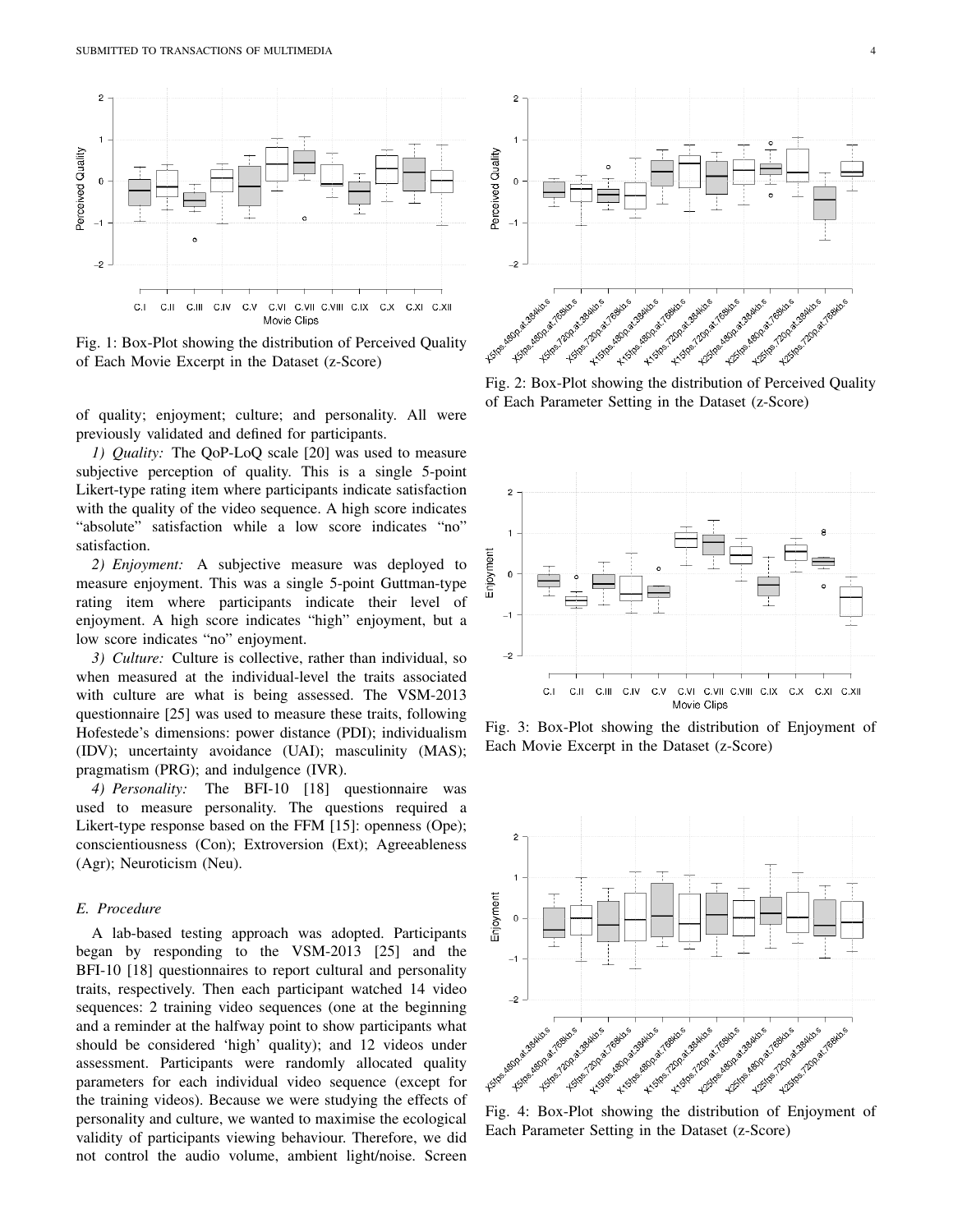size (23") and audio quality were consistent. The participants were left free and without any time-limit to complete the experiment. Furthermore, the video sequences were hosted on a web server locally at each institution involved in the study to minimize latency.

Ethical considerations, including anonymity and informed consent, were assured throughout the study. Subsequently, while each participant was expected to rate all 12 video sequences, only 73.7% of participants actually rated all 12. The minimum number of videos rated was 3, however the average was 10.8 ( $\sigma = 2.56$ ). In total, 1232 ratings were recorded, which corresponds to 90% of the maximum possible.

#### IV. DATA ANALYSIS METHODS

## *A. Statistical Analysis*

PASW 18.0.3 for Windows was used to conduct the analyses. Due to the diversity of nationalities involved in the study, as well as the overlap between the nationality of participants each institution recruited, the geographic location of the institutions could not used as a proxy for culture. Hence, they are not compared. Instead, cultural variables were captured at the individual-level and regression models are used to examine key differences in terms of these variables. Mixed linear regression has been used to account for repeated measures. Parameters were estimated concurrently using the restricted maximum-likelihood method. Missing data was excluded pair-wise.

*1) Baseline Model:* Only system factors are considered in the baseline model. As such, there were 12 variations of system factors which are considered within the context of the CP-QAE: frame-rate (3 conditions); frame dimension (2 conditions); and bit-rate (2 conditions). Other important factors, such as file format and delivery protocol, were not varied as part of the experimental design. As interactions between the system factors is expected (e.g., minimizing bit-rate while maximizing other system factors would likely cause visual artifacts), these were modeled as factorial interactions. Furthermore, the movie excerpts are considered a parameter due to differences in cinematographic technologies and techniques.

*2) Extended Model:* The baseline model is then extended with several additional fixed parameters which are included as covariates. These are the personal and cultural traits considered in this study, including: extroversion; agreeableness; conscientiousness; neuroticism; openness; power distance; individualism; masculinity; uncertainty avoidance; pragmatism; and indulgence.

*3) Optimistic Model:* The goal of a model is to predict the value of a dependent variable accurately, however it is often the case that residual variance can arise for a variety of reasons beyond the accuracy of the model. Some of these are: random error; measurement error; and model technique limitations (in this case, the regression only considers linear relationships). As such, the residual variance cannot be attributed human factors which have not been included in the model. So, to provide an estimate of the proportion of residual variance which could be reasonably attributed to human factors (and, to some extent, context, due to the limits o experimental control), a third 'optimistic' model is presented. In this model, each participant is a "random effect" such that repeated measurements are used to vary the intercept of the regression for each individual participant.

## *B. Low System Parameters*

A key area of interest for the impact of human factors are conditions where multimedia streaming resources are heavily constrained. For this reason, an analysis was conducted focusing solely on instances where videos with low system parameter settings received high scores for enjoyment and perceived quality. The following system parameter settings were defined as low: a frame dimension of 480p, a frame rate of 5fps, and a bit rate of 384kbps. This filtered subset of the data (about 9.5% of the total ratings) was then investigated using t-tests, comparing those videos which received 'low' ratings (i.e., 1, 2, or 3) with those video sequences which received 'high' ratings (i.e., 4 or 5).

#### *C. Further Predictive Modeling*

Initial results suggested that perception of quality may also depend on video characteristics, with inconsistent correlations between perceived quality and enjoyment across different movie excerpts. Hence, a prediction framework which further extended the proposed models with input features related to video content were proposed. The prediction framework is based on the L-1 regularized L2-loss sparse support vector classification using linear kernel. This method was selected to overcome the problem of over-fitting. From each video, frames are extracted using ffmpeg. Image features are extracted from each frame and the average feature of all the frames is taken as the representation for each video.

*1) Features:* Four sets of features (namely content, system, affect and human) were incorporated to represent the different factors that contribute to perceptual quality and enjoyment, as follows:

Color Histogram in RGB space is evaluated, as color is an important cue which influences users' perception, representing users' inclination towards different colors.

Aesthetic Features: Two sets of aesthetic features are used: one proposed by [\[39\]](#page-10-32), which is used to characterise photographic styles (e.g. rule-of-thirds, vanishing points, etc.) based on art theory and psychological studies, and another proposed by [\[3\]](#page-10-33), which are psycho-visual statistics extracted from multiple levels, namely cell level, frame level and shot level. These are supposed to give an idea about users' aesthetic preferences.

LBP is used to encode visual texture perception information. Many of the videos include images of people and LBP features represent facial information well.

Bag-of-Visual-Words [\[66\]](#page-11-18): A vocabulary is generated by vector quantization of key-point descriptors, where every image is represented as a bag of visual words by mapping the key-points to visual words, instead of encoding photographic rules explicitly.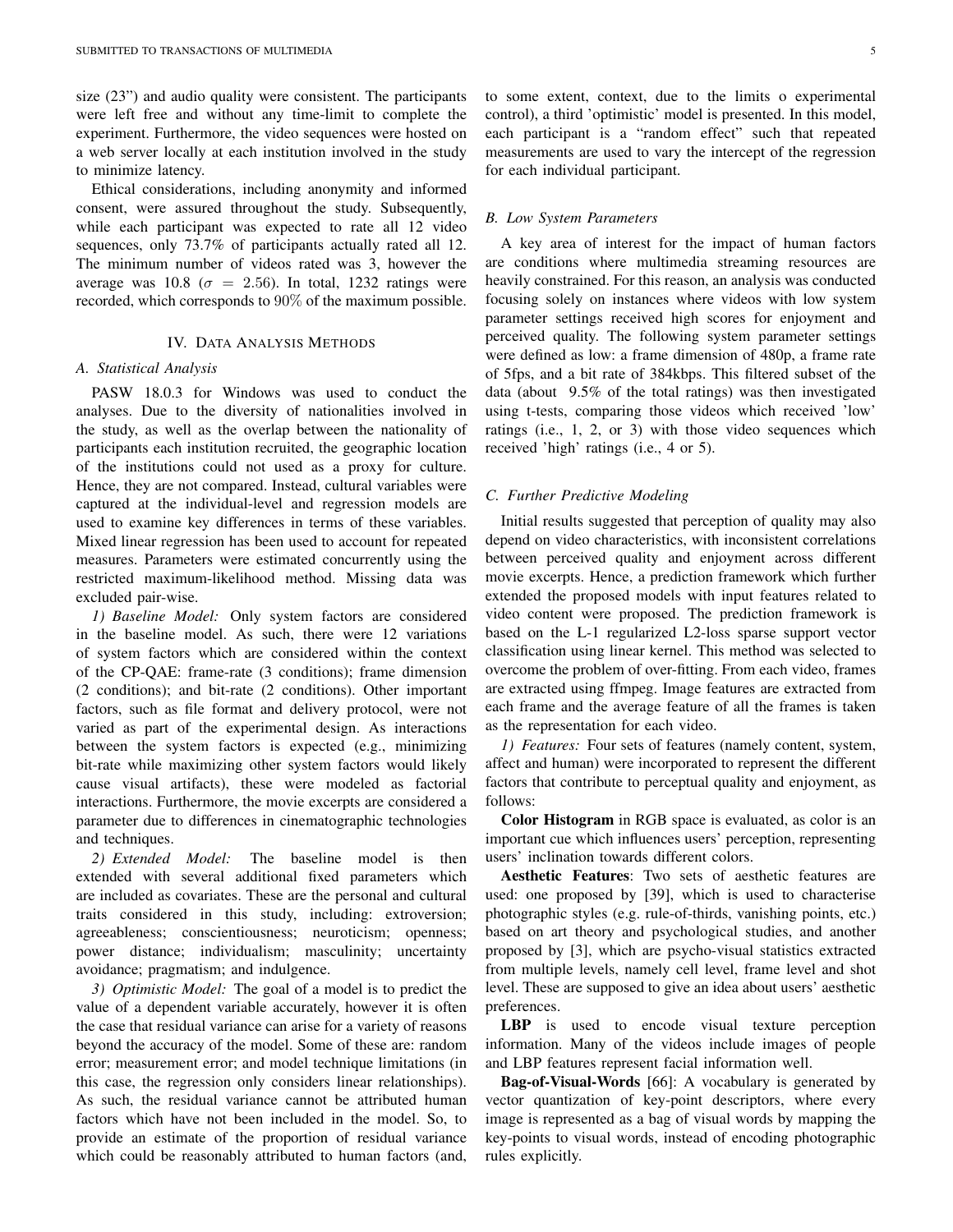<span id="page-5-0"></span>

|                       |                               |            | Perceived Quality |                  |            | Enjoyment  |                  |
|-----------------------|-------------------------------|------------|-------------------|------------------|------------|------------|------------------|
| Parameter             | $df_{num}$                    | $df_{den}$ | $_{F}$            | $\boldsymbol{p}$ | $df_{den}$ | $_{F}$     | $\boldsymbol{p}$ |
| Movie Excerpt         | 11                            | 191.387    | 8.880             | .000             | 177.090    | 40.140     | .000             |
| Frame Rate (FR)       | 2                             | 1152.788   | 23.540            | .000             | 1131.230   | 5.173      | .006             |
| Frame Dimension (Dim) | 1                             | 1164.451   | 16.890            | -000             | 1146.390   | 2.846 .092 |                  |
| Bit-Rate (BR)         | 1                             | 1160.518   | 9.830             | .002             | 1139.690   | .474.491   |                  |
| $FR * Dim$            | 2                             | 1150.910   | 3.070             | .047             | 1130.961   | 1.663 .190 |                  |
| $FR * RR$             | $\mathfrak{D}_{\mathfrak{p}}$ | 1152.330   | 5.188             | .006             | 1131.496   | 2.078      | .126             |
| $Dim * RR$            |                               | 1165.993   | 8.240             | .004             | 1137.742   | 1.364 243  |                  |
| $FR * Dim * RR$       | 2                             | 1154.080   | 5.714             | .003             | 1130.448   | .002       | .998             |

TABLE III: Baseline Model for Perception of Quality and Enjoyment

TABLE IV: Extended Model for Perception of Quality and Enjoyment

<span id="page-5-1"></span>

|                       |                |            | Perceived Quality |                  |            | Enjoyment      |                  |
|-----------------------|----------------|------------|-------------------|------------------|------------|----------------|------------------|
| Parameter             | $df_{num}$     | $df_{den}$ | F                 | $\boldsymbol{p}$ | $df_{den}$ | $\overline{F}$ | $\boldsymbol{p}$ |
| Movie Excerpt         | 11             | 191.490    | 9.070             | .000             | 171.956    | 39.733         | .000.            |
| Frame Rate (FR)       | $\overline{c}$ | 1142.880   | 24.075            | .000             | 1136.577   | 4.695          | .009             |
| Frame Dimension (Dim) | 1              | 1153.771   | 13.578            | .000             | 1151.402   | 3.336          | .068             |
| Bit-Rate (BR)         | 1              | 1148.206   | 12.677            | .000             | 1145.171   | .257           | .612             |
| $FR * Dim$            | $\overline{c}$ | 1145.057   | 3.748             | .024             | 1145.206   | 1.057          | .348             |
| $FR * BR$             | 2              | 1144.258   | 5.262             | .005             | 1138.177   | 1.856          | .157             |
| $Dim * BR$            | 1              | 1154.877   | 9.876             | .002             | 1146.873   | 2.424          | .120             |
| $FR * Dim * BR$       | $\overline{c}$ | 1146.555   | 5.981             | .003             | 1138.844   | .057           | .945             |
| Extroversion          | 1              | 1151.392   | .130              | .718             | 1150.401   | .024           | .877             |
| Agreeableness         | 1              | 1151.909   | 2.672             | .102             | 1152.475   | 2.001          | .157             |
| Conscientiousness     | 1              | 1141.817   | 7.126             | .008             | 1141.249   | 5.271          | .022             |
| Neuroticism           | 1              | 1149.100   | 11.708            | .001             | 1146.479   | .050           | .823             |
| <b>Openness</b>       | 1              | 1150.056   | 1.168             | .280             | 1145.365   | 4.344          | .037             |
| <b>Power Distance</b> | 1              | 1154.125   | .290              | .590             | 1152.465   | 9.138          | .003             |
| Individualism         | 1              | 1149.721   | 5.519             | .019             | 1150.026   | .674           | .412             |
| Masculinity           | 1              | 1147.422   | 5.578             | .018             | 1141.312   | 3.312          | .069             |
| Uncertainty Avoidance | 1              | 1144.686   | .333              | .564             | 1144.106   | 5.751          | .017             |
| Pragmatism            | 1              | 1152.021   | 4.889             | .027             | 1160.700   | .604.437       |                  |
| Indulgence            | 1              | 1140.461   | 2.321             | .128             | 1149.178   | 2.206          | .138             |

TABLE V: Optimistic Model for Perception of Quality and Enjoyment

<span id="page-5-2"></span>

|                       |                             |                 | Perceived Quality |                  |            | Enjoyment  |                  |
|-----------------------|-----------------------------|-----------------|-------------------|------------------|------------|------------|------------------|
| Parameter             | $df_{num}$                  | $df_{den}$      | $\,F$             | $\boldsymbol{p}$ | $df_{den}$ | $_{F}$     | $\boldsymbol{p}$ |
| Movie Excerpt         | 11                          | 176.430         | 11.260            | .000             | 179.877    | 46.990     | .000             |
| Frame Rate (FR)       | 2                           | 1086.420 28.464 |                   | .000             | 1116.890   | 8.025      | .000             |
| Frame Dimension (Dim) | 1                           | 1100.669        | 17.950            | .000             | 1120.818   | 3.130 .077 |                  |
| Bit-Rate (BR)         |                             | 1092.200        | 13.052 .000       |                  | 1121.960   |            | .054 .816        |
| $FR * Dim$            | $\mathfrak{D}$              | 1091.110        | 2.892 .056        |                  | 1117.780   | .719.487   |                  |
| $FR * BR$             | $\mathfrak{D}$              | 1103.450        | 5.269             | .005             | 1127.280   | 1.488      | .226             |
| $Dim * RR$            |                             | 1114.040        | 7.513             | .006             | 1128.860   | 1.466.226  |                  |
| $FR * Dim * RR$       | $\mathcal{D}_{\mathcal{L}}$ | 1087.310        | 7.143             | .001             | 1113.480   | .020       | .980             |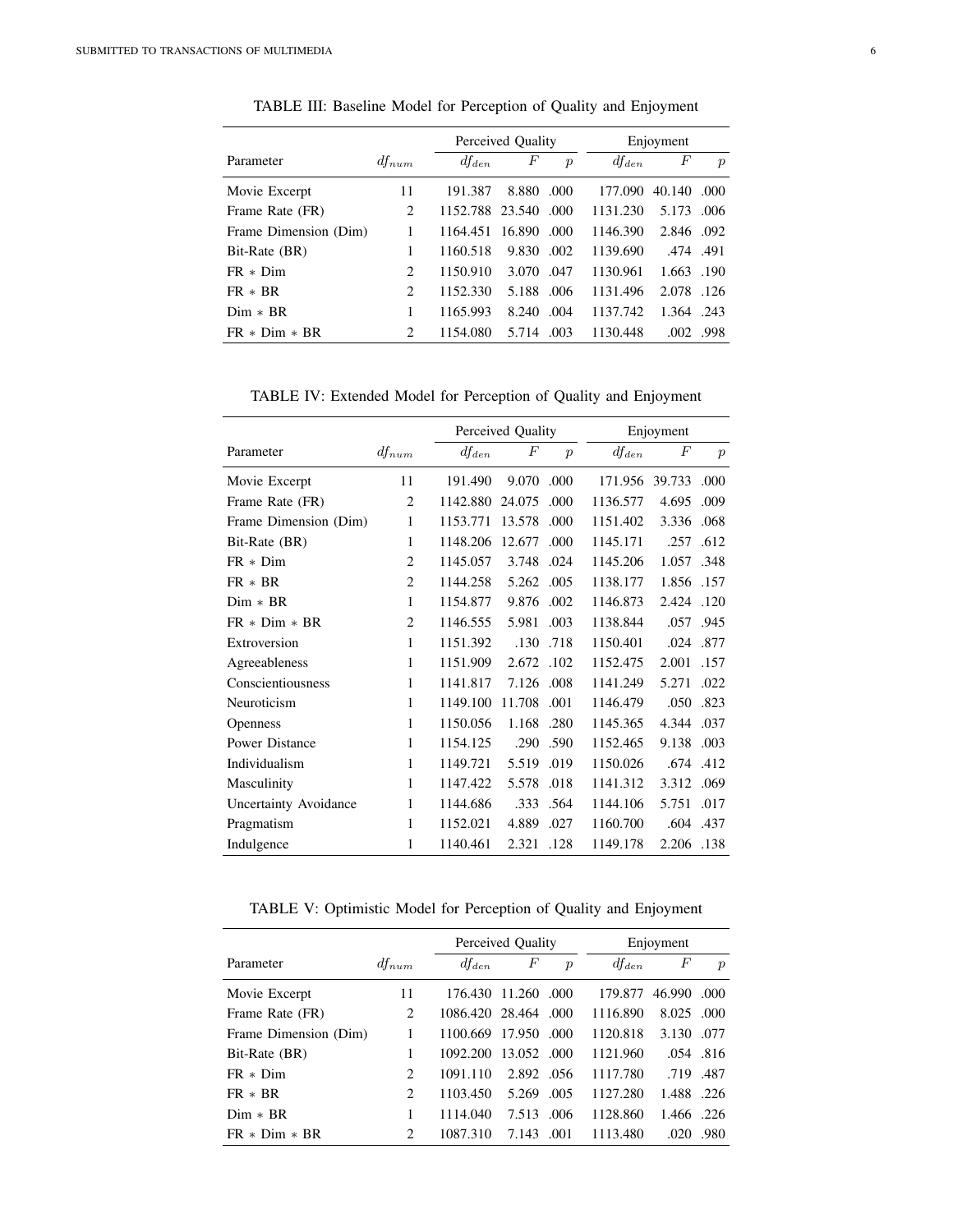HybridPlacesCNN is trained on 1.3 million images from the ImageNet challenge 2012 [\[33\]](#page-10-34) and 2.5 million images on the Places dataset [\[68\]](#page-11-19) on 205 scene categories. Caffe [\[29\]](#page-10-35) was used to extract the features from the ReLu layer following fc7 layer.

Adjective-Noun Pairs (ANP) is an attribute representation based on emotion related concepts [\[5\]](#page-10-36). Classifiers are used to detect 2089 ANPs in each frame of the videos in our dataset. Adjectives are strongly related to one of the 8 emotion categories, as put forward by Plutchik [\[51\]](#page-11-20), and nouns correspond to objects and scenes in the frames. Emotional connection with the media that the users form might influence their perception of quality and enjoyment.

Audio Affect-factors: To represent the affective characteristics associated with audio, a range of features are extracted. These included: musical chroma features [\[47\]](#page-11-21), prosodic features [\[7\]](#page-10-37) as well as low-level descriptors such as intensity, loudness, MFCC features, pitch, probability of voicing, pitch envelope, line spectral frequencies, and zero-crossing rate. OpenSmile [\[9\]](#page-10-38) was used to extract these features from the audio signals of all videos.

System-factors: To represent the quality characteristics, bit-rate, frame-rate, frame dimension, and perceptual characteristics are used. These features describe the no-reference quality metric [\[43\]](#page-10-39), [\[56\]](#page-11-22) for the videos in our dataset. The following features were extracted to represent the perceptual characteristics: spatial domain natural scene statistics, temporal distortions in the video, statistical DCT features reflecting the perceptual difference between pristine and distorted videos, and motion coherence feature describing the coherence in strength and direction of local motion due to temporal distortions. We chose to use existing features rather than designing new descriptors because our aim was to investigate the role of human factors in predicting perceived quality and enjoyment, rather than to improve existing descriptors. Thus, we used the code from [\[56\]](#page-11-22), which could predict no-reference video quality, to represent the temporal distortions in the video. For other features [\[43\]](#page-10-39), we employed the averaging technique

Human-factors: To represent human factors, the five factors of personality, six dimensions of culture, gender, age, and nationality of the users are used.

*2) Experimental Setting:* After extracting the above-mentioned features from the videos, the dataset is divided into 50%/50% training/test sets. The scores on perceptual quality and enjoyment are normalized based on z-scores and converted to binary categories of high and low. The parameters for L-1 normalized linear SVM are tuned based on a 5-fold cross validation setting at the classification task. Results are shown on the test set.

## V. RESULTS

#### *A. Statistical Analysis*

*1) Baseline Model:* An analysis of this model can be seen in Table [III.](#page-5-0) It can be seen that all of the system factors and their interactions had a statistically significant effect on the perception of quality with the movie excerpt itself making a contribution. As expected, the movie excerpt itself had the largest impact on enjoyment. However, it is interesting to note that only a small number of the system factors had a statistically significant effect on enjoyment.

*2) Extended Model:* Table [IV](#page-5-1) above show an analysis of the extended model. In addition, a more comprehensive overview of the parameters in the models can be found in Tables [VI](#page-7-0) and [VII.](#page-7-1) It can be seen that several of personal and cultural traits are statistically significant predictors. Of particular interest are those which influence both perception of quality and overall enjoyment. These were: masculinity and conscientiousness. The regression coefficients for these parameters show that they have positive and negative impacts on overall ratings, respectively. Individualism, pragmatism, and neuroticism had, respectively, negative, negative, and positive impact on perceived quality. However, openness, power distance, and uncertainty avoidance respectively had positive, negative, and negative impacts on enjoyment respectively. The magnitudes of the effect sizes are also comparable with some system factors.

*3) Optimistic Model:* An analysis of the optimistic models is shown in Table [V.](#page-5-2) There is only a small number of differences between the baseline and the optimistic model. As expected, the F-statistics for the intercepts are much larger, showing that they explain a larger proportion of the variance. Additionally, the borderline significant interaction between frame rate and frame dimension has become non-significant. The most notable difference, however, is a large increase in the variance explained as a result of including participants as random effects.

*4) Model Comparison:* The models are compared using paired t-tests on the Mean Squared Residuals (MSR), shown in Tables [VIII](#page-7-2) and [IX,](#page-7-3) and the proportional reduction in overall mean squared error of prediction is examined (see [\[6\]](#page-10-40)).

Models for Perception of Quality: In the baseline model, the MSR is 1.2636 ( $\sigma = 1.77$ ). The optimistic model reduces the MSR to 0.9085 ( $\sigma = 1.63$ ) ( $p < .000$ ). This represents 24.2% of the overall variance predicted (compared to 37.9% overall). However, culture and personality only predict a small proportion of this variance. The extended model predicts approximately 9.3% of variance attributable to human factors, reducing the baseline MSR to 1.2311 ( $\sigma = 1.77$ ) ( $p < .014$ ).

Models for Enjoyment: In the baseline model, the MSR is 1.3684 ( $\sigma = 1.63$ ). The optimistic model reduces the MSR to 0.9481 ( $\sigma = 1.22$ ) ( $p < .000$ ). This represents 23.0% of the overall variance predicted (compared to 47.8% overall). However, again, culture and personality only predict a small proportion. The extended model predicts approximately 9.3% of variance attributable to human factors, reducing the baseline MSR to 1.3290 ( $\sigma = 1.58$ ) ( $p < .001$ ).

*5) Quality and Enjoyment:* Descriptive statistics for each movie excerpt and parameter setting are presented alongside a correlation analysis between quality and enjoyment in Figures [4](#page-3-0)[,2](#page-3-1) and Table [X.](#page-7-4) These show how the parameters, the content, and level of enjoyment interact when human factors are not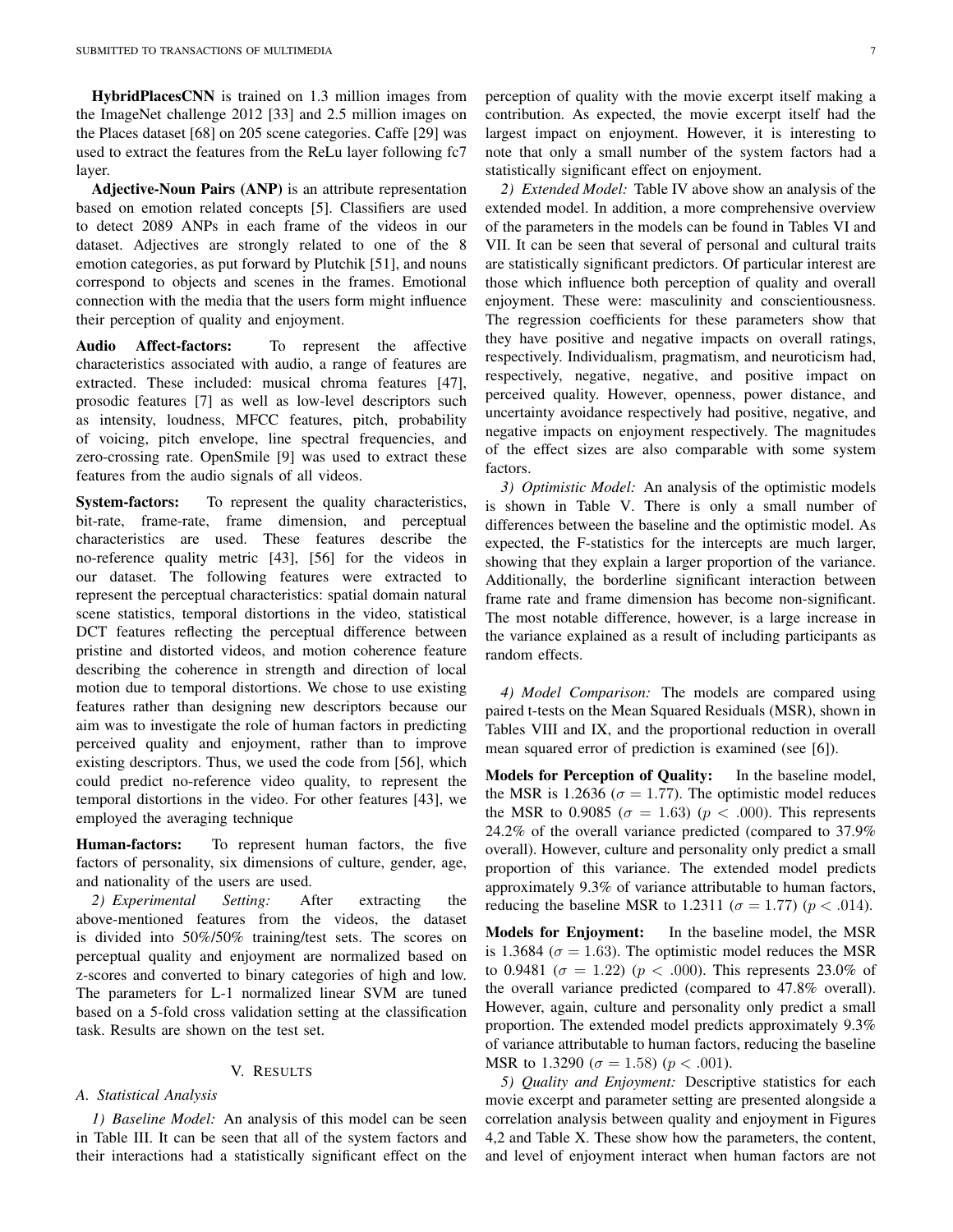<span id="page-7-0"></span>

| Source                                                                             | Parameter                | Estimate $SE_{\bar{x}}$ |      | df              | t          |                  |                | 95% CI      |                         |  |
|------------------------------------------------------------------------------------|--------------------------|-------------------------|------|-----------------|------------|------------------|----------------|-------------|-------------------------|--|
|                                                                                    |                          |                         |      |                 |            | $\boldsymbol{p}$ |                | Lower Upper | $\mathbf{r}_{y\lambda}$ |  |
|                                                                                    | $5$ fps**                | $-.5568$                | .129 | 1086.514 -4.320 |            | .000.            | $-.810$        |             | $.304 - .129$           |  |
|                                                                                    | $384k**$                 | $-.8580$                | .134 | 1154.374        | $-6.377$   | .000             | $-1.122$       |             | $-.594-.184$            |  |
|                                                                                    | $5$ fps * 384 $k$ **     | .8026                   |      | .188 1145.181   | 4.268      | .000             | .433           | 1.171       | .125                    |  |
| System                                                                             | $15$ fps * 384 $k$ **    | .7103                   |      | .182 1166.053   | 3.886      | .000.            | .351           | 1.068       | .113                    |  |
|                                                                                    | $480p * 384k**$          | .8595                   | .191 | 1154.370        | 4.485      | .000.            | .483           | 1.235       | .130                    |  |
|                                                                                    | $5$ fps * 480p * 384k**  | $-.8019$                |      | .262 1151.397   | $-3.061$   |                  | $.002 - 1.316$ |             | $-.287-.089$            |  |
|                                                                                    | $15$ fps * 480p * 384k** | $-.7810$                | .260 | 1163,006 -3,003 |            | .003             | $-1.291$       |             | $-.270-.087$            |  |
| Personality                                                                        | Conscientiousness**      | $-.0747$                |      | .028 1141.817   | $-2.669$   | .008             | $-.130$        |             | $-.020-.078$            |  |
|                                                                                    | Neuroticism**            | .0943                   | .028 | 1149.100        | 3.422      | .001             | .040           | .148        | .100                    |  |
|                                                                                    | Individualism*           | $-.0636$                | .027 | 1149.721        | $-2.349$   | .019             | $-.117$        | $-.010$     | $-.069$                 |  |
| Culture                                                                            | Masculinity*             | .0659                   | .028 | 1147.422        | 2.362 .018 |                  | .011           | .121        | .069                    |  |
| wango agtagorias wara: Eramo Rato — 25fns, Eramo Dimansion — 720n, Dit Rato — 768b | Pragmatism*              | $-.0653$                | .030 | 1152.021        | $-2.211$   | .027             | $-.123$        | $-.007$     | $-.065$                 |  |

TABLE VI: Standardised Parameter Estimates in the Extended Perceived Quality Model

<span id="page-7-1"></span>*Reference categories were: Frame Rate = 25fps, Frame Dimension = 720p, Bit Rate = 768k.* † *p ¡ .10, \* p ¡ .05, \*\* p ¡ .01*

TABLE VII: Standardized Parameter Estimates in the Extended Enjoyment Model

| Source                                                                                                                                                         | Parameter                | Estimate $SE_{\bar{x}}$ | df                              |  | 95% CI      |              |                      |
|----------------------------------------------------------------------------------------------------------------------------------------------------------------|--------------------------|-------------------------|---------------------------------|--|-------------|--------------|----------------------|
|                                                                                                                                                                |                          |                         |                                 |  | Lower Upper |              | ${\bf r}_{u\lambda}$ |
| Personality                                                                                                                                                    | Conscientiousness*       | - 0601                  | .020 .026 .021 .0249 .024       |  | $-.111$     | $-.009$      | $-.067$              |
|                                                                                                                                                                | Openness*                | .0528                   | .025 1145.365 2.084 .037        |  | $-.003$     | .103         | .061                 |
|                                                                                                                                                                | Power Distance**         | $-0795$                 | .026 1152.465 -3.023 .003       |  | $-.131$     | $-.028-.088$ |                      |
| Culture                                                                                                                                                        | Masculinity <sup>†</sup> | .0474                   | .026 1141.312 1.820 .069        |  | $-.004$     | .099         | .053                 |
| ference categories were: Frame Rate = 25fps, Frame Dimension = 720p, Bit Rate = 768k. All system interaction effects are non-significant and so are not shown. | Uncertainty Avoidance*   | $-.0661$                | .028 1144.106 -2.398 .017 -.120 |  |             |              | $-.012-.070$         |

<span id="page-7-2"></span>† *p ¡ .10, \* p ¡ .05, \*\* p ¡ .01*

TABLE VIII: Paired t-Test Comparing Models for Perceived Quality on MSR

| Models                            | $\Delta \bar{x}$ | $\sigma$ | $SE_{\bar{\bm{x}}}$ | 95% CI |             |                                             | df | $\boldsymbol{p}$ |
|-----------------------------------|------------------|----------|---------------------|--------|-------------|---------------------------------------------|----|------------------|
|                                   |                  |          |                     |        | Lower Upper |                                             |    |                  |
| $Baseline \rightarrow Extended$   |                  |          |                     |        |             | .0325 .461 .013 .007 .058 2.472 1231 .014   |    |                  |
| $Baseline \rightarrow Optimistic$ |                  |          |                     |        |             | .3551 1.009 .029 .299 .412 12.350 1231 .000 |    |                  |

TABLE IX: Paired t-Test Comparing Models for Enjoyment on MSR

| Models                            | $\Delta \bar{x}$ | $\sigma = SE_{\bar{x}}$ | 95% CI      |                                             | df | $\boldsymbol{p}$ |
|-----------------------------------|------------------|-------------------------|-------------|---------------------------------------------|----|------------------|
|                                   |                  |                         | Lower Upper |                                             |    |                  |
| $Baseline \rightarrow Extended$   |                  |                         |             | .0394 .430 .012 .015 .063 3.219 1231 .001   |    |                  |
| $Baseline \rightarrow Optimistic$ |                  |                         |             | .4199 1.129 .032 .357 .483 13.069 1231 .000 |    |                  |

<span id="page-7-3"></span>TABLE X: Correlation Analysis Showing the Relationship Between Perceived Quality and Enjoyment

<span id="page-7-4"></span>

|                                                                                         |      |      |      |           |      |      | C-I C-II C-III C-IV C-V C-VI C-VII C-VIII C-IX C-X C-XI C-XII |      |      |         |      | Total <sup><math>\circ</math></sup> |
|-----------------------------------------------------------------------------------------|------|------|------|-----------|------|------|---------------------------------------------------------------|------|------|---------|------|-------------------------------------|
| 391. 369. 369. 439. 439. 507. 447. 242. 161. 377. 170. 252. 259. Spearman's $\rho$ 252. |      |      |      |           |      |      |                                                               |      |      |         | .369 | .375                                |
|                                                                                         | .007 | .082 | .000 | .095 .011 | .000 | .000 | .000                                                          | .000 | .007 | $-.000$ | .000 | .000                                |

.<br>Movie Excepps:- C.H. A\_FISH\_CALLED\_WANDA; C.H. :MERICAN\_HISTORY\_X; C-III: CHILDS\_PLAY\_II; C-IV: COPYCAT; C-V: DEAD\_POETS\_SOCIETY\_I;<br>Movie Excepps:- C.H. A\_FISH\_CALLED\_WANDA; C-III: MERICAN\_HISTORY\_X; C-III: CHILDS\_PLAY\_

controlled. It can be seen that the overall correlation between quality and enjoyment is significant, however this is not consistent across all of the movie excepts. Additionally, the 'highest' quality parameters do not consistently perform well.

# *B. Low System Parameters*

The left part of Figure [5](#page-8-0) shows ratings on enjoyment for different clips with low system parameter settings. For three clips (namely DEAD\_POETS\_SOCIETY\_2, FOREST\_GUMP and SE7EN\_1), there were a higher (or equal) percentage of ratings saying that users enjoyed these clips (rating  $>3$ ) than those who said that they didn't enjoy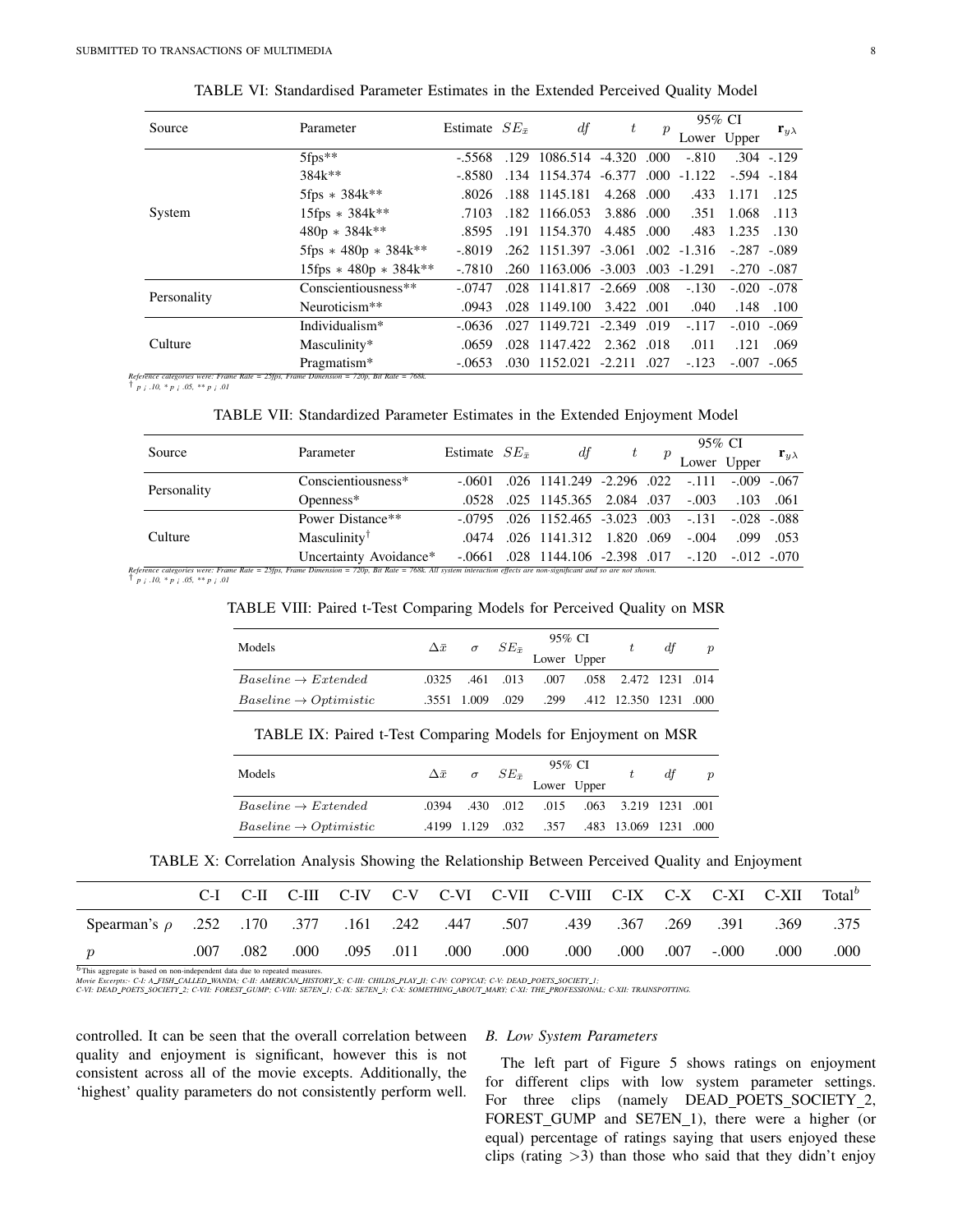<span id="page-8-0"></span>

Fig. 5: Distribution of ratings on Low system parameter setting clips.

 $(rating <3)$ .

The right part of Figure [5](#page-8-0) shows ratings on perceived quality for different clips with low system parameter settings. As with ratings on enjoyment, a similar trend can be seen in perceived quality ratings for DEAD POETS SOCIETY 2, FOREST GUMP and SE7EN<sub>\_1</sub>. Additionally, THE\_PROFESSIONAL and SOMETHING ABOUT MARY also got higher percentage of high ratings on perceived quality.

To explain the above rating behavior, consider the example of FOREST GUMP. This has a very unique sequence where the protagonist sees his son for the first time, intensely affecting the audience. Such affective responses are based on a strong interplay between both human factors and nature of the content, perhaps overpowering the influence of system parameter settings.

Analyzing those clips which received higher ratings despite having lower system parameters revealed that agreeableness had a borderline significant influence on ratings on enjoyment  $(p = 0.08)$  and a significant influence on perceived quality  $(p = 0.02)$ . This finding aligns with work suggesting that agreeable people have higher tolerances [\[42\]](#page-10-14).

#### *C. Predictive Models*

The accuracy of the trained models at predicting perceived quality and enjoyment is shown in Table [XI.](#page-8-1) Four different sets of factors (namely human, system, content and emotion) were considered and appropriate features were extracted to represent the same as described above.

For perceived quality, the model trained on emotion factors outperforms others. In [\[52\]](#page-11-3), web videos with particular emotions significantly varied the MOS scores that users gave on perceived quality. Similar observations were made in mobile videos [\[30\]](#page-10-41) and also in studies where aesthetics were seen to be significant in predicting video quality [\[45\]](#page-11-23). Aesthetics factors were shown to contribute significantly in modeling emotions in previous works [\[39\]](#page-10-32).

Again, extending the system, content and emotion factors using the additional human factors revealed that combining human and system factors provides the best performance. However, they do not change the performance of the model trained on content factors. They in fact reduce the performance

<span id="page-8-1"></span>TABLE XI: Accuracy of Predictive Models using different features

| Feature         | <b>Perceived Quality Enjoyment</b> |       |
|-----------------|------------------------------------|-------|
| Human (H)       | 64.29                              | 56.82 |
| System $(S)$    | 64.29                              | 56.82 |
| Content $(C)$   | 63.15                              | 69.81 |
| Emotion (E)     | 65.58                              | 69.81 |
| H+S             | 66.07                              | 65.91 |
| H+C             | 63.15                              | 69.81 |
| $H + E$         | 64.45                              | 70.45 |
| $H + S + C$     | 62.82                              | 67.53 |
| $H + S + E$     | 66.07                              | 68.99 |
| $H + C + E$     | 64.77                              | 69.64 |
| $H + S + C + E$ | 62.66                              | 65.91 |

of the model trained on emotion factors. This could be due to the problem of dimensionality [\[61\]](#page-11-24). Note that this is the test set performance and not training/cross-validation set performance. A similar issue was seen in the models trained by taking three (and then all four) factors at once as input.

For enjoyment, the models trained on content and emotion factors show better performance than others. This was partially seen even in our statistical analysis where the content was significantly correlated with enjoyment. The significance of emotional factors was studied elsewhere [\[2\]](#page-10-42), [\[4\]](#page-10-43), [\[62\]](#page-11-25). When human factors are combined with other factors, the model trained on human and emotion factors outperform the others, giving the best performance in predicting enjoyment of videos.

These results show that factors other than perceptual characteristics (which are used in previous works on modeling quality of experience [\[69\]](#page-11-16), [\[70\]](#page-11-5)) should be considered to build a more comprehensive model.

#### VI. DISCUSSION

These results show that human factors play a key role in the way perception of quality and enjoyment are rated. The analysis of perceptual quality, in particular, indicated that a greater proportion of the variance can be predicted by human factors (24.3%) than by system factors (13.7%); however,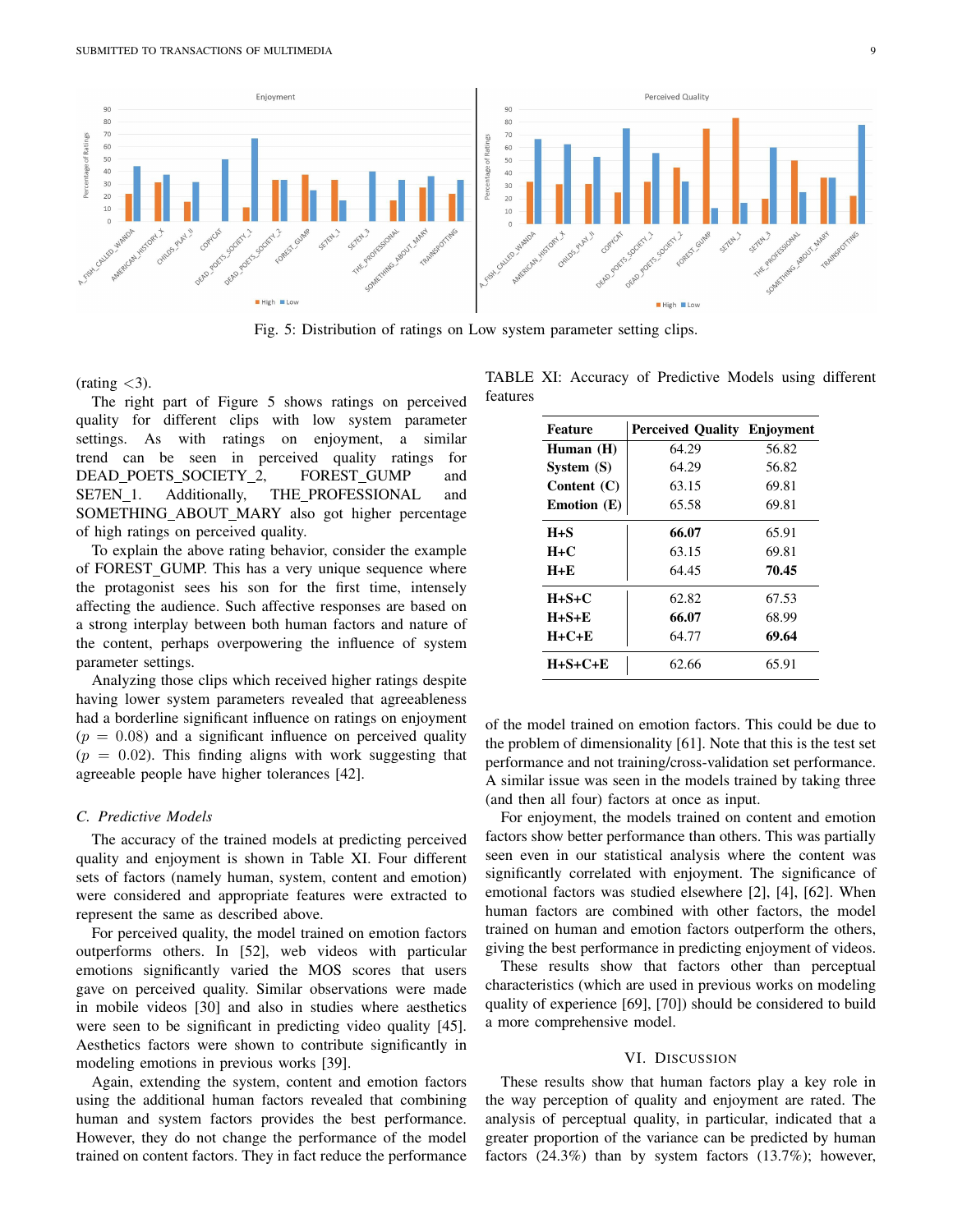all the system factors and most of their interactions have larger effect sizes than any individual human factor. This implies that perceived quality and enjoyment are determined by humans as much as they are determined by multimedia systems. This follows prior findings in the area [\[14\]](#page-10-4), but more importantly demonstrates that "lower" system factors may not automatically entail lower quality or enjoyment. As an example, the parameter setting {25fps, 480p, 384k} was ranked  $4^{th}$  for perceived quality and  $1^{st}$  for enjoyment, despite having a low bit-rate. Indeed, performance varied across different movie excerpts and participants. As such, understanding these factors could be used to prioritize limited resources while maintaining acceptable quality.

The human factors explored in this study, namely personality and culture, represent a small portion of the variance which can be attributed to human factors. Collectively, both sets of variables represent 9.3% of the variance. While this is a non-trivial proportion, further study is needed to discover other contributing factors. In this regard, a key facet to consider is moderation. That is, where the magnitude (and sign) of a relationship (e.g., between perceived quality and enjoyment) depends on the value of a third variable (e.g., personality). A correlation analysis of the relationship between perceived quality and enjoyment shows considerable inconsistency in effect size across different movie excerpts. In particular, excerpts with objectionable content (i.e., graphic murders) were not significant, while excerpts with widely acceptable content (i.e., romance) had large correlations. Presumably, this is because people do not enjoy objectionable experiences and so quality is not an important factor in such cases. As viewers tend to object to different content, such interactions could be used as a basis for managing quality of service parameters.

Due to the international nature of the research presented in this article, participants did not use the same laboratories and therefore did not use the same devices. As such, system and contextual factors such as dead pixels, lighting conditions, and differences in computer hardware could have confounded any effect that has otherwise been attributed to the participants themselves. Consequently, this may over-estimate the variance attributable to human factors and so the relative 9.3% contribution of personality and culture may be an under-estimation.

It should be noted that the indulgence trait did not predict either perceived quality or enjoyment. This is interesting because habituation and sensitization effects were anticipated. That is, those with high indulgence scores tend to concentrate on individual well being and leisure time. It follows, then, that they may seek to immerse themselves in multimedia content to a greater extent than those with lower indulgence scores. It is possible, however, that the indulgence may not correspond directly with multimedia use, specifically. Whether or not participants use multimedia services may, therefore, be an important factor to consider in future studies.

Prior research [\[63\]](#page-11-15) suggests that agreeableness is a predictor for perceptual quality whereas extroversion is a predictor for enjoyment. Other studies suggest that there were no significant influence of personality in perceived quality [\[69\]](#page-11-16). Such personality in [\[69\]](#page-11-16) vs. BFI-10 in this study); variation in samples, sample sizes, and sampling method (single institution [\[63\]](#page-11-15), [\[69\]](#page-11-16) vs. several universities in different countries); analysis technique used (linear classifiers in [\[69\]](#page-11-16) vs. statistical modeling); and so on. To address such differences, building a comprehensive QoE model involving data from multiple datasets is encouraged.

## VII. CONCLUSION

This study presents further evidence that multimedia perception of quality and enjoyment are influenced by an intricate interplay between system, context, and human factors. Further to this, the model proposed indicates that human factors play a critical role, with key findings as follows:

- Approximately 13.7% of the variance in perceived quality is predicted by system factors while 24.3% is predicted by human factors.
- Around 24.8% of the variance in enjoyment can predicted by system factors while 23.1% can be predicted by human factors.
- About 9.3% of the variance attributable to human factors can be predicted by personality and cultural traits (for both perceived quality and enjoyment).
- The traits of masculinity and conscientiousness are important predictors for both perceived quality and enjoyment.
- Individualism, pragmatism, and neuroticism are important predictors for perceived quality.
- Power distance, uncertainty avoidance, and openness are important predictors for enjoyment.
- The quality-enjoyment correlation varies in magnitude across the movie excerpts.
- Predictive model trained on a combination of human factors and system factors give best performance of predicting perceived quality.
- Predictive model trained on a combination of human, content and emotion factors represent best performance of predicting enjoyment.

Perceptual quality and enjoyment are as much human constructs as they are the result of objective technological differences. As such, analysis of these factors can help system designers to optimize perceived quality and enjoyment under conditions where content delivery is constrained. Based on the results of this study, a human-centered quality of service algorithm could incorporate individualism, masculinity, pragmatism, neurotism, and conscientiousness as parameters, based upon their ability to predict perceived quality; and they may even account for individual preference for different content, based upon the inconsistent correlations between quality and enjoyment.

Further modeling of human factors is needed because the personality and cultural traits selected in this study only represented a small proportion of the variance. In addition, the following three limitations exist. Firstly, only the main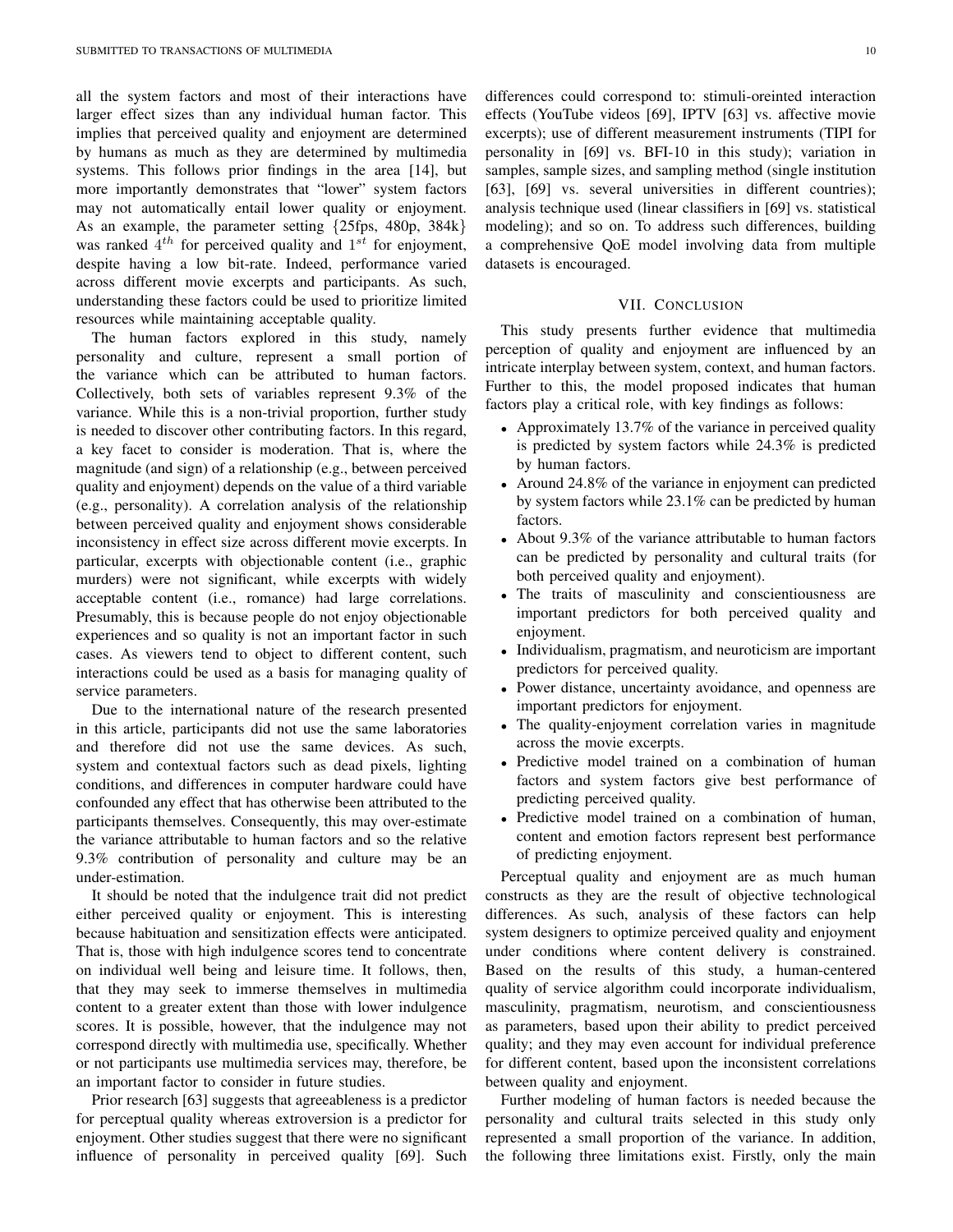linear effects of personality and culture were explored. It is possible that these traits interact with other factors and so more complex relationships may exist. Second, the scope of the study was limited to a small subset of human and system factors. Broader investigations of system, context, and human factors are needed. Third, those recruited in this study were university students. Although there is no evidence to suggest that students are different to the general population in terms of quality of experience, additional work is warranted to ensure the full range of each human factor is considered (see [23], [31]) and any potential confounds are identified.

#### **REFERENCES**

- <span id="page-10-20"></span>[1] A. Acar, T. Taura, E. Yamamoto, and N. Yusof. Object vs. relation: understanding the link between culture and cognition with the help of wordnet. *International Journal on Asian Language Processing*, 21(9):199–208, 2011.
- <span id="page-10-42"></span>[2] S Bardzell, J Bardzell, and T Pace. Understanding affective interaction: Emotion, engagement, and internet videos. In *Affective Computing and Intelligent Interaction and Workshops, 2009. ACII 2009. 3rd International Conference on*, pages 1–8. IEEE, 2009.
- <span id="page-10-33"></span>[3] S Bhattacharya, B Nojavanasghari, T Chen, D Liu, SF Chang, and M Shah. Towards a comprehensive computational model foraesthetic assessment of videos. In *21st ACM Multimedia*, pages 361–364. ACM, 2013.
- <span id="page-10-43"></span>[4] H Bilandzic and RW Busselle. Enjoyment of films as a function of narrative experience, perceived realism and transportability. *Communications*, 36(1):29–50, 2011.
- <span id="page-10-36"></span>[5] D Borth, T Chen, R Ji, and SF Chang. Sentibank: large-scale ontology and classifiers for detecting sentiment and emotions in visual content. In *21st ACM international conference on Multimedia*, 2013.
- <span id="page-10-40"></span>[6] R. Bosker and T. Snijders. Multilevel analysis: An introduction to basic and advanced multilevel modeling, 2nd ed. *New York*, 2012.
- <span id="page-10-37"></span>[7] MJ Carey, ES Parris, H Lloyd-Thomas, and S Bennett. Robust prosodic features for speaker identification. In *Spoken Language, 1996. ICSLP 96. Proceedings., Fourth International Conference on*, volume 3, pages 1800–1803. IEEE, 1996.
- <span id="page-10-23"></span>[8] M Cristani, A Vinciarelli, C Segalin, and A Perina. Unveiling the multimedia unconscious: Implicit cognitive processes and multimedia content analysis. In *21st ACM international conference on Multimedia*. ACM, 2013.
- <span id="page-10-38"></span>[9] F Eyben, M Woellmer, and B Schuller. the munich open speech and music interpretation by large space extraction toolkit. 2010.
- <span id="page-10-3"></span>[10] M. Fiedler, T. Hossfeld, and P. Tran-Gia. A generic quantitative relationship between quality of experience and quality of service. *Network, IEEE*, 24(2):36–41, 2010.
- <span id="page-10-21"></span>[11] X.P. Gao, J.H. Xin, T. Sato, A. Hansuebsai, M. Scalzo, K. Kajiwara, S.S. Guan, J. Valldeperas, M.J Lis, and M. Billger. Analysis of cross-cultural color emotion. *Color Research & Application*, 32(3):223–229, 2007.
- <span id="page-10-25"></span>[12] G. Ghinea and S.Y Chen. The impact of cognitive styles on perceptual distributed multimedia quality. *British Journal of Educational Technology*, 34(4):393–406, 2003.
- <span id="page-10-7"></span>[13] G Ghinea and SY Chen. Perceived quality of multimedia educational content: A cognitive style approach. *Multimedia systems*, 11(3):271–279, 2006.
- <span id="page-10-4"></span>[14] G. Ghinea and J.P Thomas. Qos impact on user perception and understanding of multimedia video clips. In *Proceedings of the sixth ACM international conference on Multimedia*, pages 49–54. ACM, 1998.
- <span id="page-10-15"></span>[15] L.R Goldberg. An alternative" description of personality": the big-five factor structure. *Journal of personality and social psychology*, 59(6):1216, 1990.
- <span id="page-10-5"></span>[16] E. Goldstein. *Sensation and Perception*. Cengage Learning, 2013.
- <span id="page-10-19"></span>[17] E.B. Goldstein. *Cultural effects on visual perception*. SAGE Publications, Inc., Encyclopedia of Perception, 2010.
- <span id="page-10-31"></span>[18] S.D. Gosling, P.J. Rentfrow, and W.B. Swann. A very brief measure of the big-five personality domains. *Journal of Research in personality*, 37(6):504–528, 2003.
- <span id="page-10-8"></span>[19] Video Quality Experts Group et al. Report on the validation of video quality models for high definition video content. *Tech. Report, http://www. vqeg. org*, 2010.
- <span id="page-10-29"></span>[20] S.R. Gulliver and G. Ghinea. Defining user perception of distributed multimedia quality. *ACM Transactions on Multimedia Computing, Communications, and Applications*, 2(4):241–257, 2006.
- <span id="page-10-24"></span>[21] S.C. Guntuku, S. Roy, and W. Lin. Personality modeling based image recommendation. In *MultiMedia Modeling*, pages 171–182. Springer, 2015.
- <span id="page-10-28"></span>[22] S.C. Guntuku, M.J. Scott, H. Yang, G. Ghinea, and W. Lin. The CP-QAE-I: A video dataset for exploring the effect of personality and culture on perceived quality and affect in multimedia. In *QoMEX*. IEEE, 2015.
- <span id="page-10-0"></span>[23] David S Hands. A basic multimedia quality model. *Multimedia, IEEE Transactions on*, 6(6):806–816, 2004.
- <span id="page-10-17"></span>[24] G. Hofstede. Dimensionalizing cultures: The hofstede model in context. *Online readings in psychology and culture*, 2(1):8, 2011.
- <span id="page-10-30"></span>[25] G. Hofstede, G. J. Hofstede, M. Minkov, and H. Vinken. Values survey module 2013. *URL: http://www.geerthofstede.nl/vsm2013*, 2013.
- <span id="page-10-16"></span>[26] G. Hoftede, G.J. Hofstede, and M. Minkov. *Cultures and organizations: software of the mind: intercultural cooperation and its importance for survival*. McGraw-Hill, 2010.
- <span id="page-10-6"></span>[27] Tobias Hoßfeld, Christian Keimel, Matthias Hirth, Bruno Gardlo, Julian Habigt, Klaus Diepold, and Phuoc Tran-Gia. Best practices for qoe crowdtesting: Qoe assessment with crowdsourcing. *Multimedia, IEEE Transactions on*, 16(2):541–558, 2014.
- <span id="page-10-26"></span>[28] M. Hyder, N. Crespi, M. Haun, and C. Hoene. Are qoe requirements for multimedia services different for men and women? analysis of gender differences in forming qoe in virtual acoustic environments. In *Emerging Trends and Applications in Information Communication Technologies*, pages 200–209. Springer, 2012.
- <span id="page-10-35"></span>[29] Y Jia, E Shelhamer, J Donahue, S Karayev, J Long, R Girshick, S Guadarrama, and T Darrell. Caffe: Convolutional architecture for fast feature embedding. *arXiv preprint arXiv:1408.5093*, 2014.
- <span id="page-10-41"></span>[30] S Jumisko-Pyykkö and J Häkkinen. Evaluation of subjective video quality of mobile devices. In *Proceedings of the 13th annual ACM international conference on Multimedia*, pages 535–538. ACM, 2005.
- <span id="page-10-2"></span>[31] Asiya Khan, Lingfen Sun, and Emmanuel Ifeachor. Qoe prediction model and its application in video quality adaptation over umts networks. *Multimedia, IEEE Transactions on*, 14(2):431–442, 2012.
- <span id="page-10-11"></span>[32] Taewan Kim, Jiwoo Kang, Sanghoon Lee, and Alan C Bovik. Multimodal interactive continuous scoring of subjective 3d video quality of experience. *Multimedia, IEEE Transactions on*, 16(2):387–402, 2014.
- <span id="page-10-34"></span>[33] A Krizhevsky, I Sutskever, and GE Hinton. Imagenet classification with deep convolutional neural networks. In *Advances in neural information processing systems*, pages 1097–1105, 2012.
- <span id="page-10-12"></span>[34] Jong-Seok Lee. On designing paired comparison experiments for subjective multimedia quality assessment. *Multimedia, IEEE Transactions on*, 16(2):564–571, 2014.
- <span id="page-10-13"></span>[35] Jong-Seok Lee, Francesca De Simone, and Touradj Ebrahimi. Subjective quality evaluation via paired comparison: application to scalable video coding. *Multimedia, IEEE Transactions on*, 13(5):882–893, 2011.
- <span id="page-10-1"></span>[36] Sanghoon Lee, Marios S Pattichis, and Alan C Bovik. Foveated video quality assessment. *Multimedia, IEEE Transactions on*, 4(1):129–132, 2002.
- <span id="page-10-9"></span>[37] M. Leszczuk, L. Janowski, and M. Barkowsky. Freely available large-scale video quality assessment database in full-hd resolution with h.264 coding. In *IEEE Globecom 2013*, volume -, pages pp.1–6, Atlanta, United States, Dec 2013.
- <span id="page-10-10"></span>[38] Y. Luo and X. Tang. Photo and video quality evaluation: Focusing on the subject. In *In Eur. Conf. Comp. Vis. (ECCV)*, pages 386–399, 2008.
- <span id="page-10-32"></span>[39] Jana Machajdik and Allan Hanbury. Affective image classification using features inspired by psychology and art theory. In *Proceedings of the international conference on Multimedia*, pages 83–92. ACM, 2010.
- <span id="page-10-22"></span>[40] B. Manav. Color-emotion associations and color preferences: A case study for residences. *Color Research & Application*, 32(2):144–150, 2007.
- <span id="page-10-27"></span>[41] W.A. Mansilla, A. Perkis, and T. Ebrahimi. Implicit experiences as a determinant of perceptual quality and aesthetic appreciation. In *Proceedings of the 19th ACM international conference on Multimedia*, pages 153–162. ACM, 2011.
- <span id="page-10-14"></span>[42] G. Matthews, I.J Deary, and M.C. Whiteman. *Personality traits*. Cambridge University Press, 2003.
- <span id="page-10-39"></span>[43] A Mittal, AK Moorthy, and AC Bovik. No-reference image quality assessment in the spatial domain. *Image Processing, IEEE Transactions on*, 21(12):4695–4708, 2012.
- <span id="page-10-18"></span>[44] Y. Miyamoto. *Culture and analytic versus holistic cognition: toward multilevel analyses of culture influences*. Academic Press, Advances in Experimental Social Psychology, 2013.